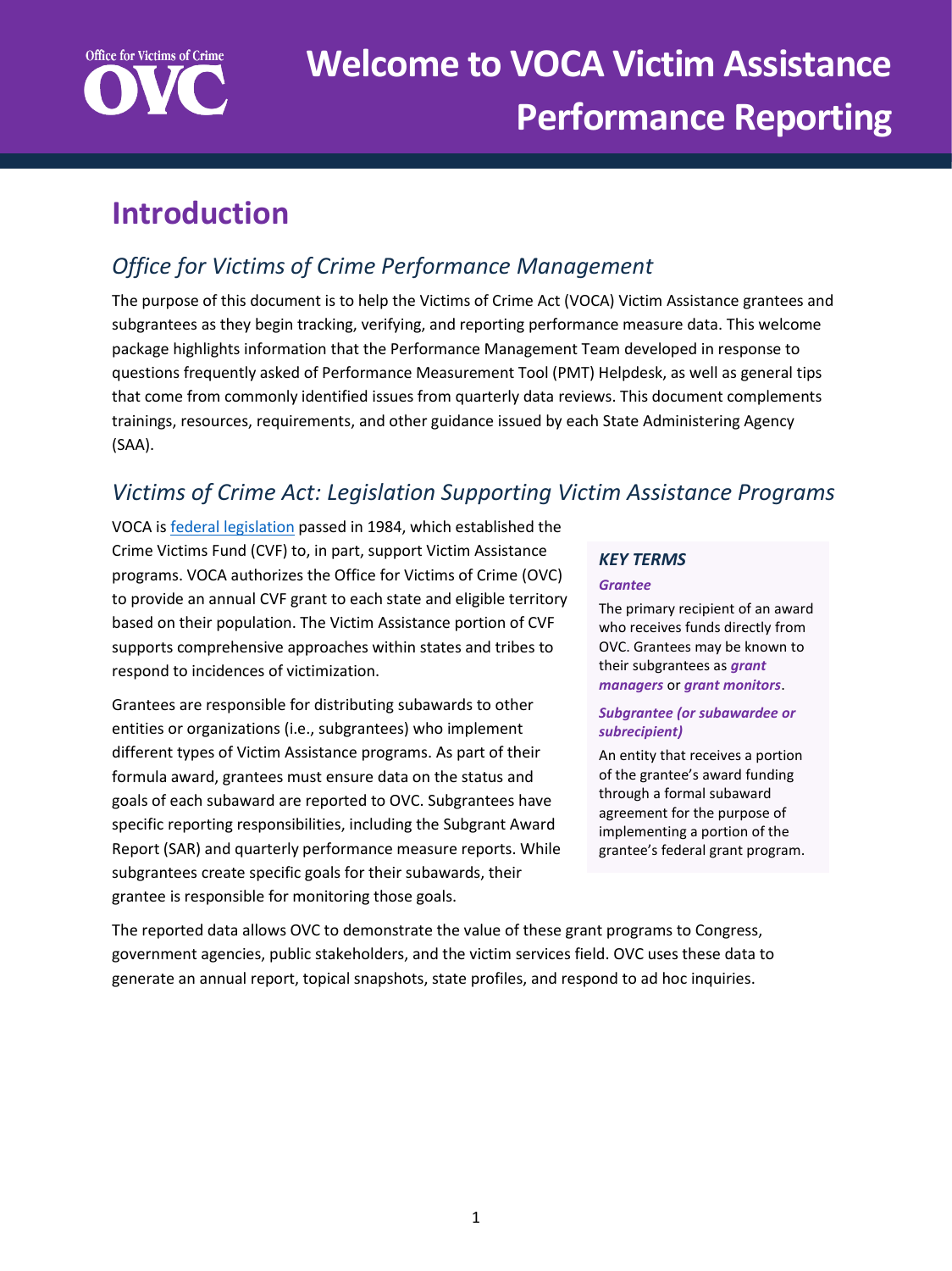# **Five Questions to Ask about Performance Management**

It's important for grantees and subgrantees to understand the who, what, when, where, and why of performance management, which includes reporting. Specifically, this section addresses what performance measurement is, when reports are due, where reports are submitted, who is responsible for each report, and why performance measures are necessary. These questions may be used to help subgrantees create a performance management plan. More details on performance management are included in later sections.

### *What is performance measurement?*

According to the Office of Justice Programs (OJP), "[performance measurement](https://www.ojp.gov/funding/apply/grant-performance-measurement-and-progress-reporting-information) is the regular collection of data to assess whether the correct processes are being performed and the desired results are being achieved." In other words, performance measurement allows grantees and subgrantees to demonstrate their program's performance against its goals and objectives. Some goals and objectives for the VOCA Victim Assistance program include—

- Support the provision of direct services to crime victims.
- Improve victim access to services.
- Increase victim knowledge of the criminal justice system.
- Collect and analyze OVC performance management data.

### *When are reports due?*

Subgrantee reporting requirements may vary by state; however, VOCA Victim Assistance grantees must verify their subgrantees' data and submit reports on a quarterly basis during the federal fiscal year. During a submission period, performance measure reporting opens on the first day of the month and remains open for the first 15 days of the next month.

Submission periods occur in January, April, July, and October. In addition to quarterly reporting requirements, an annual report in PDF format must be submitted by December 30. This report includes the quarterly performance measure data and narrative questions. Grantees must submit all subgrantee data prior to the end of each submission period.

| <b>Quarterly Reporting in PMT</b> |                          |                                                           |  |
|-----------------------------------|--------------------------|-----------------------------------------------------------|--|
| <b>Reporting Period</b>           | <b>Submission Period</b> | Content                                                   |  |
| October 1-December 31             | January 1-February 15    | <b>Performance Measures</b>                               |  |
| January 1-March 31                | April 1-May 15           | <b>Performance Measures</b>                               |  |
| April 1-June 30                   | July 1-August 15         | <b>Performance Measures</b>                               |  |
| July 1-September 30               | October 1-November 15    | <b>Performance Measures</b><br><b>Narrative Questions</b> |  |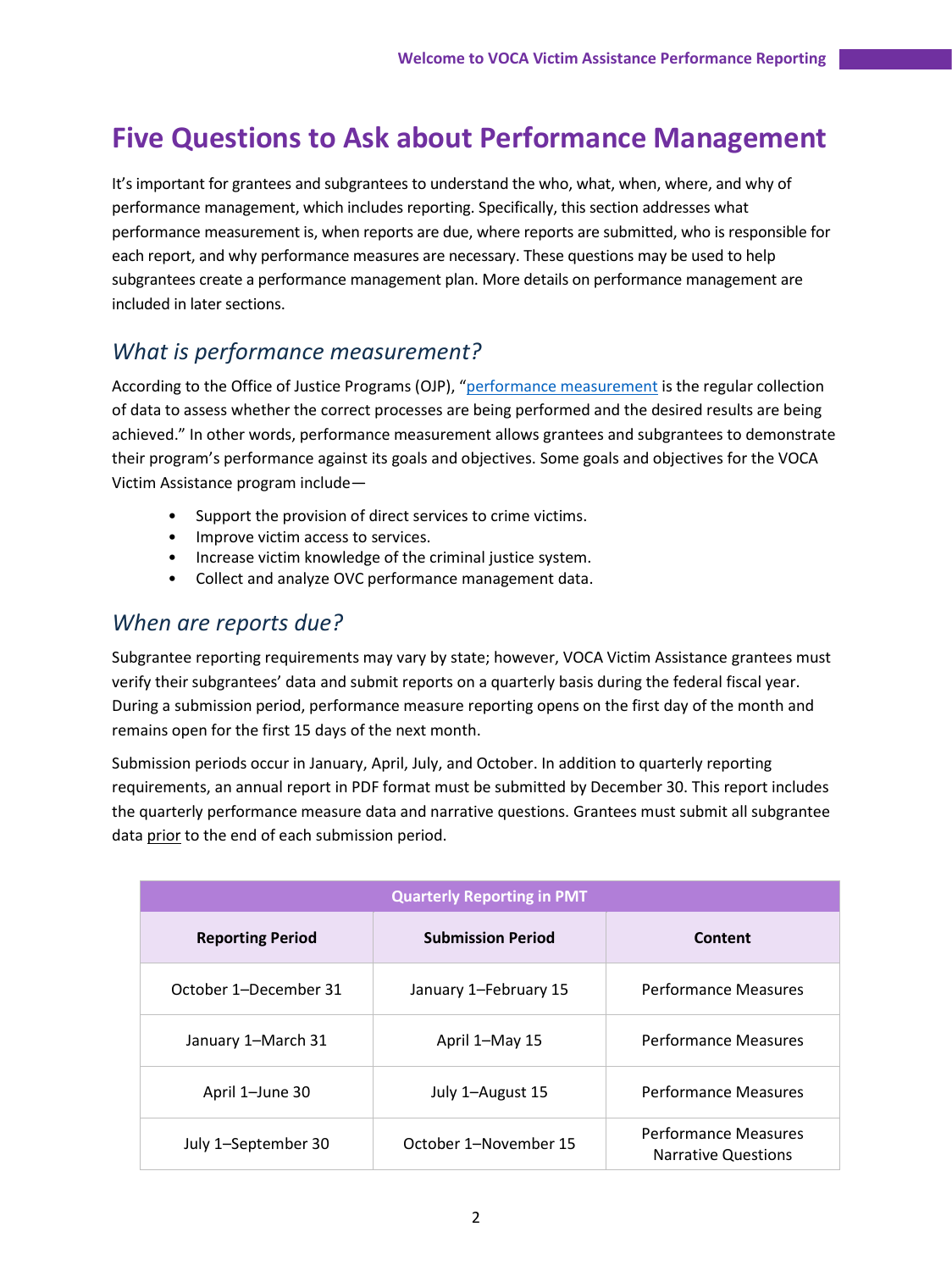### *Where are reports submitted?*

Two reports are submitted into OVC's [PMT,](https://ovcpmt.ojp.gov/) the SAR and the quarterly subgrantee data report.

### *Who is responsible for each report?*

The [SAR](https://ovcpmt.ojp.gov/documents/Victim_Assistance_SAR_508.pdf) is required of grantees that receive VOCA Victim Assistance funding. They can complete the SAR independently or in conjunction with their subgrantees. This includes awards where no direct victim services are provided.

Once funds are formally awarded to a subgrantee organization, the grantee completes the SAR Part 1, which includes the subgrantees' organization and award details. The grantee or the subgrantee can then complete the SAR Part 2.

#### *REPORTING PROCESS STEPS*

- 1. Grantee receives state VOCA awards
- 2. Grantee creates SAR part 1
- 3. Grantee or subgrantee creates SAR part 2
- 4. Grantee approves SAR
- 5. Grantee or subgrantee begins quarterly data reporting
- 6. Grantee reports responses to narrative questions (during Q4 submission period)

Once the SAR is completed, the grantee or subgrantee can then report quarterly on the [Victim Assistance Performance Measures \(PDF\),](https://ovcpmt.ojp.gov/documents/Victim%20Assistance%20-%20Subgrantee%20Data%20Report%20-%20June%202017.pdf) which collects data on the number of victims served, victim demographics, types of victimization, and services provided. The quarterly data report should include all activities supported with VOCA Victim Assistance plus match funds.

#### **Recorded presentations outlining roles and responsibilities for reporting:**

- [Performance Management](https://youtu.be/an0LU0Q-zpc)  Introduction: Provides information on performance management and discusses available grantee assistance resources. (Approx. 14 minutes)
- Performance Management [Roles, Responsibilities, and Measures:](https://youtu.be/g-1HxUzkiL8) A follow-up to the performance management introduction. This presentation covers various reporting roles and responsibilities in addition to information on performance measures and performance measure reports. (Approx. 14 minutes)

### *Why are performance measures necessary?*

OVC requires all grantees and subgrantees to collect and report performance measure data for activities supported by VOCA Victim Assistance program funds. The data submitted into the PMT provides OVC with the ability to create reports for the President, Congress, public stakeholders, and the victim services field, as well as to respond to data requests from the same audiences.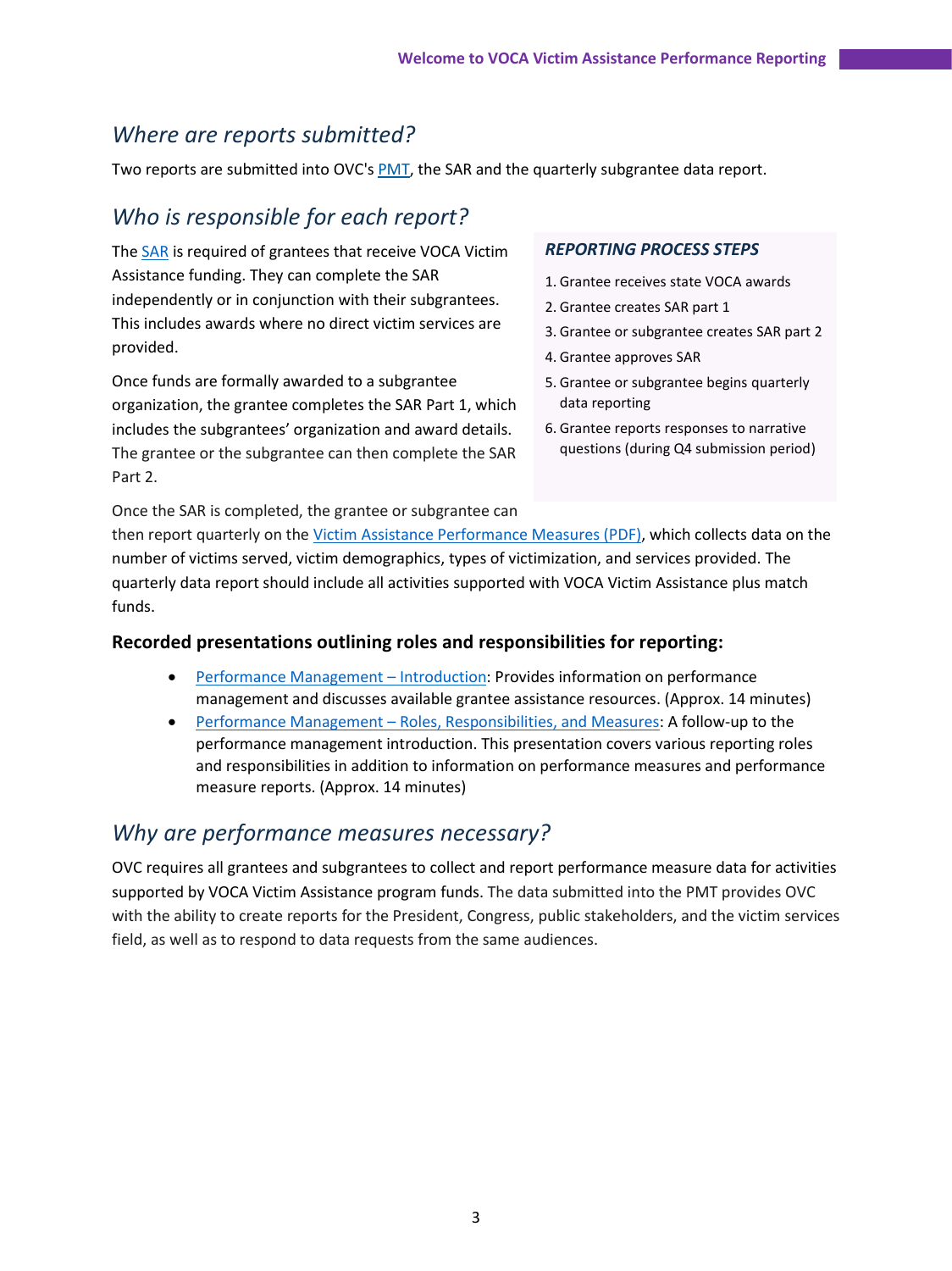# **Subawards and Subgrant Award Reports**

### *Setting up a Subaward*

This section provides an overview of the [SAR,](https://ovcpmt.ojp.gov/documents/Victim_Assistance_SAR_508.pdf) which grantees may complete independently or in conjunction with their subgrantee organizations:

- Part  $1$  completed by the grantee.
- Part 2 completed by the grantee or subgrantee.

Please note, if the grantee completes the SAR Part 2, only the grantee can complete the quarterly reporting. The subgrantee will not be able to access or report the quarterly performance measures if the SAR Part 2 was completed by the grantee.

#### *CONSIDER THE SUBAWARD PURPOSE*

#### *It is important to know the goals of a subaward to understand reporting requirements.*

If the main subaward is a pass-through organization, the grantee shall also submit a report, at such times and in such form and manner as OVC may specify from time to time.

If the sole purpose of a subaward is for outreach, education, or technology building, then a SAR is required but the subgrantee will report all zeroes for the quarterly performance measures as they did not provide any direct services.

Once the SAR is completed and approved, the subgrantee data report, which must be completed on a quarterly basis, will be available in the PMT. The start and end dates of the subgrantee data report will correspond to the project start and end dates as entered in the SAR. The process of reviewing and approving the SAR Parts 1 and 2 applies to new subawards as well as extensions of existing awards.

### *SAR Part 1 – Completed by the Grantee*

Victim Assistance grantees have 90 days after the subaward start date to enter a new SAR into the PMT. Any changes that are made to a subaward should be reflected in the SAR within 30 days of the change (e.g., award amounts, project period end dates). The following information may be useful when completing the SAR.

**State-Assigned Subaward Number** – This number is unique to the grantee organization.

**Project Start and End Dates** – The dates that the VOCA-funded project begins and ends (i.e., the project's period of performance).

#### **Refer to the [VOCA Victim Assistance PMT User Guide](https://ovc.ojp.gov/sites/g/files/xyckuh226/files/media/document/voca-victim-assistance-pmt-user-guide.pdf) o[r PMT User Training](https://ovcpmt.ojp.gov/documents/Victim_Assistance_PM_Overview_Training_Fall_2019_508.pdf) for more information about:**

- **Subaward Amount** Report federal funds only, no match funds are reported here.
- **Federal Award Number** Grantees using more than one VOCA Victim Assistance award to fund a subaward must report the associated amounts from each award in the SAR.
- **Priority and Underserved Allocations** Report the portions of the subaward amount allocated for each priority or underserved category. These amounts do not include match funds.

### *SAR Part 2 – Completed by the Grantee or Subgrantee*

After creation of the SAR Part 1, the grantee or subgrantee must complete the SAR Part 2. If the SAR Part 2 is completed by the subgrantee, it must be submitted to their grantee for approval. Again, if the grantee completes the SAR Part 2, only the grantee will be able to complete the quarterly report. The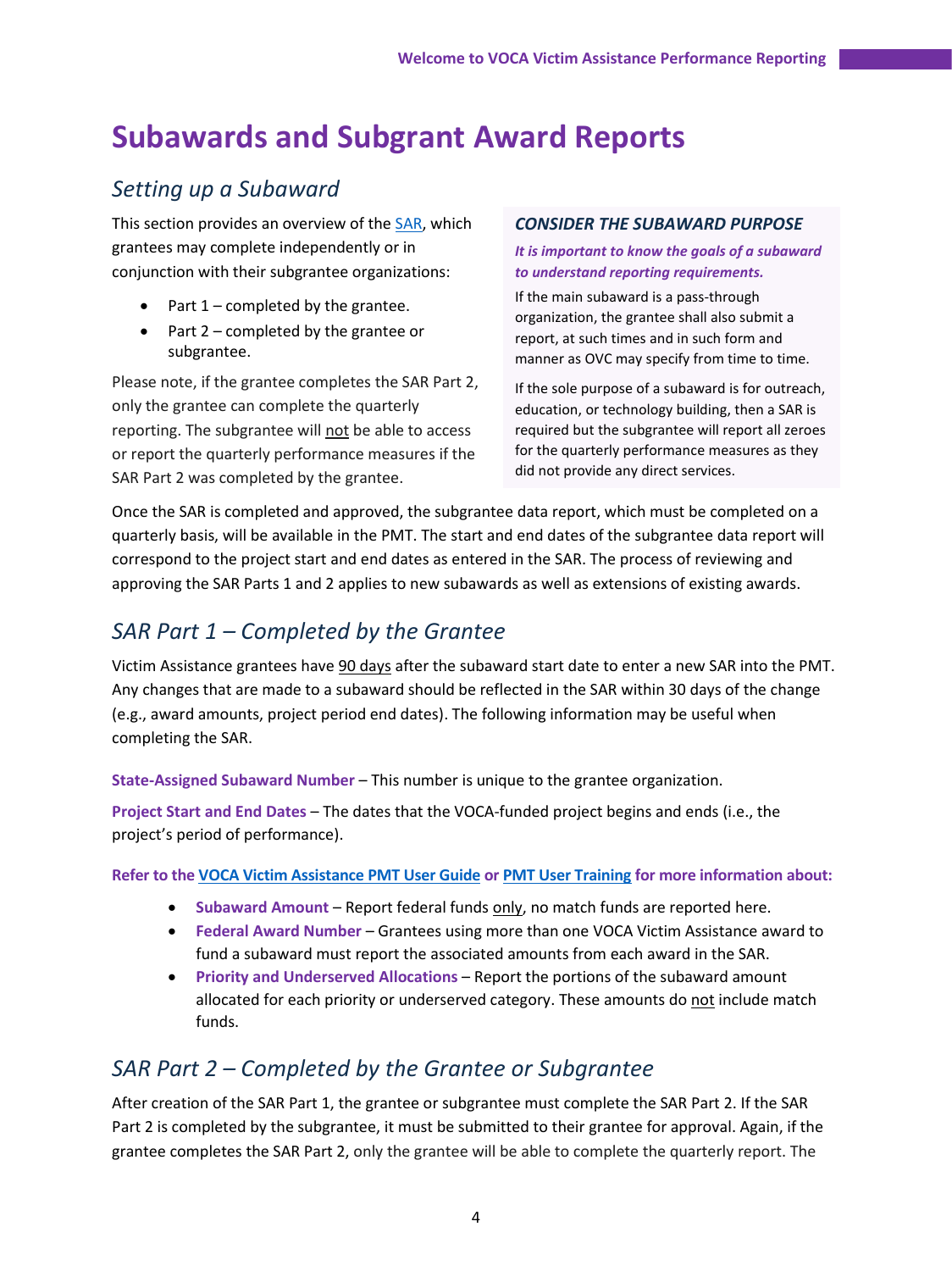subgrantee will not be able to access or report the quarterly performance measure data if the grantee completed SAR Part 2.

The following information may be useful when completing the SAR part 2:

**Subgrantee Agency Service Area(s)** – Names of the counties that may be served by the VOCA-funded program(s) or project(s).

**Subgrant Match (Financial Support from Other Sources)** – All VOCA awards received by a subrecipient must be matched (20 percent) either with an in-kind or cash match. Subgrantees should contact their grantee for assistance with the formula or inquire about the match waiver process.

#### **How to Compute the Subgrant Match Amount** –

First, divide the subaward amount by 0.8 to find the total value of the organization's VOCA project budget. Second, subtract the subaward amount from the total project budget to determine the required match amount. Please see below for example calculations based on a \$30,000 subaward—

### *KEY TERMS*

#### *Match*

A financial contribution by a grantee or subgrantee to a VOCA-funded project to meet financial match requirements identified in a program solicitation. The contribution may be a cash or in-kind (staff time, goods, or services with a monetary value) match.



**Use of VOCA and Match Funds** – Report only services provided by the VOCA-funded plus match project. See the Direct Services section of the [VOCA Victim Assistance PMT User Guide f](https://ovc.ojp.gov/sites/g/files/xyckuh226/files/media/document/voca-victim-assistance-pmt-user-guide.pdf)or additional information.

**Types of Victimizations** – Subgrantees report the types of victimization that best describe the victims served by the VOCA-funded project. Reference the [Performance Measure Dictionary and](https://ovc.ojp.gov/sites/g/files/xyckuh226/files/media/document/ovc-performance-measure-dictionary-terminology-resource-winter-2020.pdf)  [Terminology Resource](https://ovc.ojp.gov/sites/g/files/xyckuh226/files/media/document/ovc-performance-measure-dictionary-terminology-resource-winter-2020.pdf) for a complete list of victimization types and more information about victimizations.

**Budget and Staffing** – Information based on the subgrantee's current budget for the award period of performance. See the prorating strategies below and the [VOCA Victim Assistance PMT User Guide](https://ovc.ojp.gov/sites/g/files/xyckuh226/files/media/document/voca-victim-assistance-pmt-user-guide.pdf) for additional information.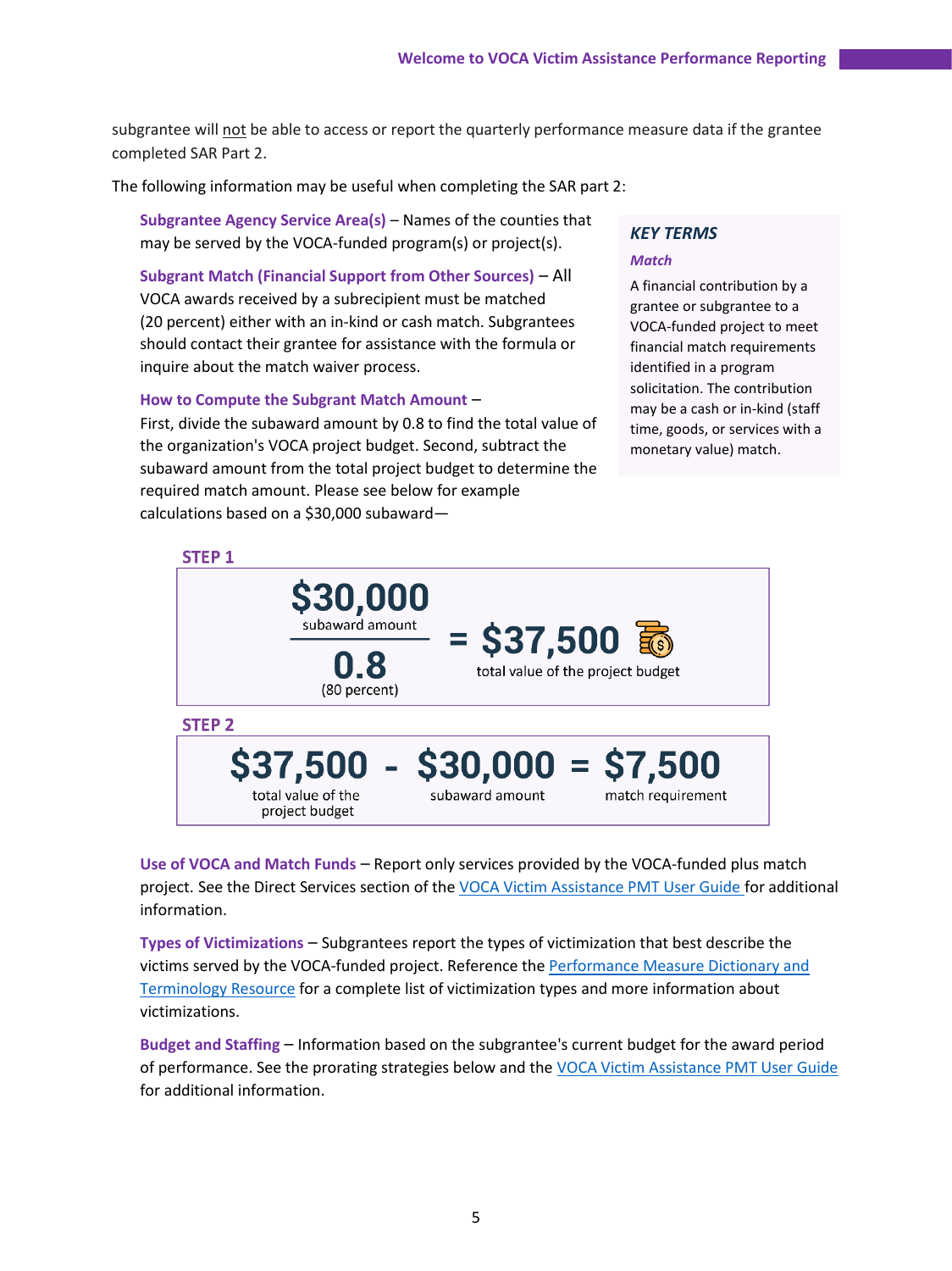## *Prorating Strategies for Victim Assistance Subgrantees*

OVC recognizes that, in some situations, tracking VOCA-funded activities separately from other organizational activities may not be possible. In these circumstances, grantees can use th[e OVC](https://ovc.ojp.gov/sites/g/files/xyckuh226/files/media/document/ovc-victim-assistance-prorating-strategies-for-subgrantees-winter-2020.pdf)  [Prorating Strategy Fact Sheet](https://ovc.ojp.gov/sites/g/files/xyckuh226/files/media/document/ovc-victim-assistance-prorating-strategies-for-subgrantees-winter-2020.pdf) and work with their subgrantees to apply an appropriate strategy.

The prorating strategies listed below are in order of desired use:

- Option 1: Proration based on staff salary.
- Option 2: Proration based on direct victim services budget.
- Option 3: Proration based on total victim services program budget.

# **Time to Report**

Once the SAR is approved by the grantee, quarterly performance measure reporting can begin in the PMT. The information below details performance measure topic areas and verifications (i.e., points to consider) to keep in mind when reporting performance measure data.

## *Population Served During Reporting Period*

These measures must be collected, tracked, and reported quarterly:

#### *GRANTEE VALIDATIONS OF SUBGRANTEE DATA*

- Conduct a review of subgrantee reports
- Manually check for general reasonableness, errors, or stated issues
- Contact subgrantees with questions related to clarification or confirmation of data
- **Total number of individuals who received services** during the reporting period with VOCA plus match funds. This is an unduplicated count of individuals served, regardless of the number of victimizations experienced or services received.
- **Total number of anonymous contacts received** during the reporting period. This is a standalone number, separate from the total number of victims served. Some examples reported as anonymous contacts include individuals served through victim notification systems (VNS or VINE), hotlines, online chats, or other services where the individuality of the victim cannot be established or reported.
- **New individuals served** during the reporting period. This is an unduplicated count of new individuals who received services from a subgrantee organization for the first time during the award period of performance for the first time, regardless of the number of victimization types or services provided.



# *Consider This*

Before submitting a report, stop and review the data entered. The data should be validated during the reporting process.

*Consider the following when reviewing subgrantee population measures' data:*

- How do subgrantee organizations define new victims?
	- o Any person receiving VOCA-funded services for the first time during the subaward period of performance is considered new, even if that person is already a known client of the organization.
	- $\circ$  If it is the first quarter of the award, all individuals served are considered a new individual served.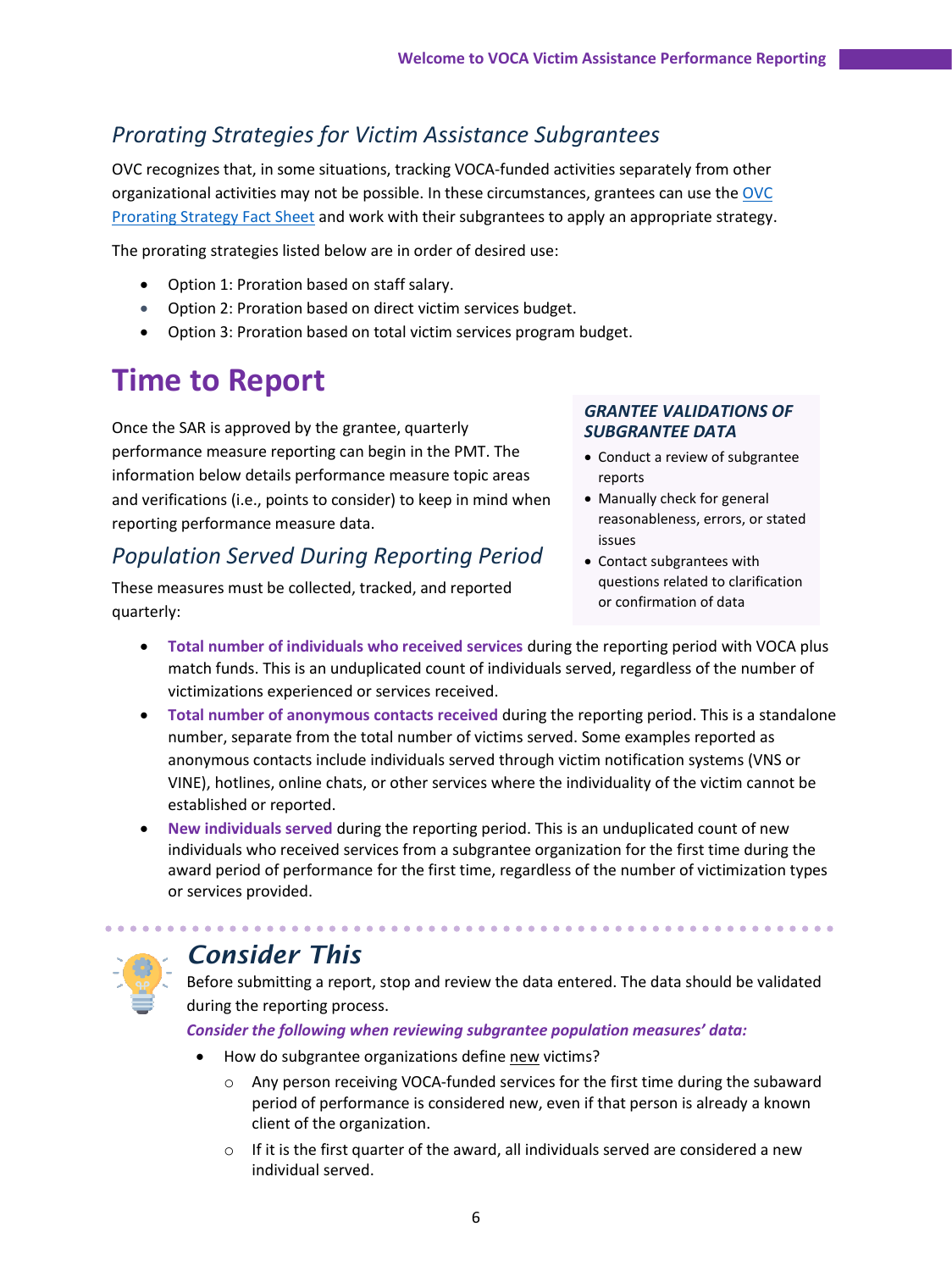- Did the subgrantee report that they cannot track new victims? If so, then the subgrantee should not report any new individuals served nor should they report any demographic data.
	- $\circ$  Demographic information is only reported for new individuals served during that quarter. If new individuals cannot be tracked, demographics cannot be reported.
- Before reporting data, subgrantees must first define who is served with their award funds, especially if they have multiple OVC awards.
- Individuals served may be both primary and secondary victims (e.g., child and caregiver).

. . . . . . . . . . . . . . . . . . .

### *Demographics*

Demographic data should only be reported for new individuals who received VOCA-funded services. It is also important to note that all demographic information should be self-reported by the victims.

- **Race/Ethnicity** Race or ethnicity as reported by the individual served. If an individual reports multiple races or ethnicities, they should be reported in the "multiple races" category.
- **Gender Identity** Gender as reported by the individual served. If an individual does not identify as "female" or "male," they should be reported in the "other" category with a description of their identity (e.g., transgender).
- **Age** Reflects the age at the time of the victimization, as reported by the individual.
- **Not Reported** Subgrantee is able to collect demographic data, but the individual did not provide it.
- **Not Tracked** Subgrantee is unable to collect the demographic data during the reporting period due to limitations in their local data collection system. Note: The grantee needs to support subgrantees to create a process to track and submit the demographic data, as this is expected by OVC.



# *Consider This*

Before submitting a report, stop and review the data entered. The data should be validated during the reporting process.

*Consider the following tips when reviewing subgrantee demographic measures' data:*

- The total of each demographic category (i.e., race/ethnicity, gender identity, and age) should equal the number of new individuals served that quarter.
- The purpose of collecting individual's ages is to understand at what age someone was victimized, not when they received services. As such, ensure subgrantees are reporting the age when an individual was victimized, if such information is self-reported by the individual.

## *Victimization Types*

These performance measures must be reported for all individuals served during the reporting period, which include the total number of individuals served and the number of anonymous contacts received. For additional details see the full list of [VOCA Victim Assistance performance measures.](https://ovcpmt.ojp.gov/documents/Victim%20Assistance%20-%20Subgrantee%20Data%20Report%20-%20June%202017.pdf)

• **List of 25 Victimization Types**: Victimizations types are not meant to reflect formal legal definitions defined by statute in a jurisdiction. For a full list and more on victimization types, reference the [Performance Measure Dictionary and Terminology Resource.](https://ovc.ojp.gov/sites/g/files/xyckuh226/files/media/document/ovc-performance-measure-dictionary-terminology-resource-winter-2020.pdf)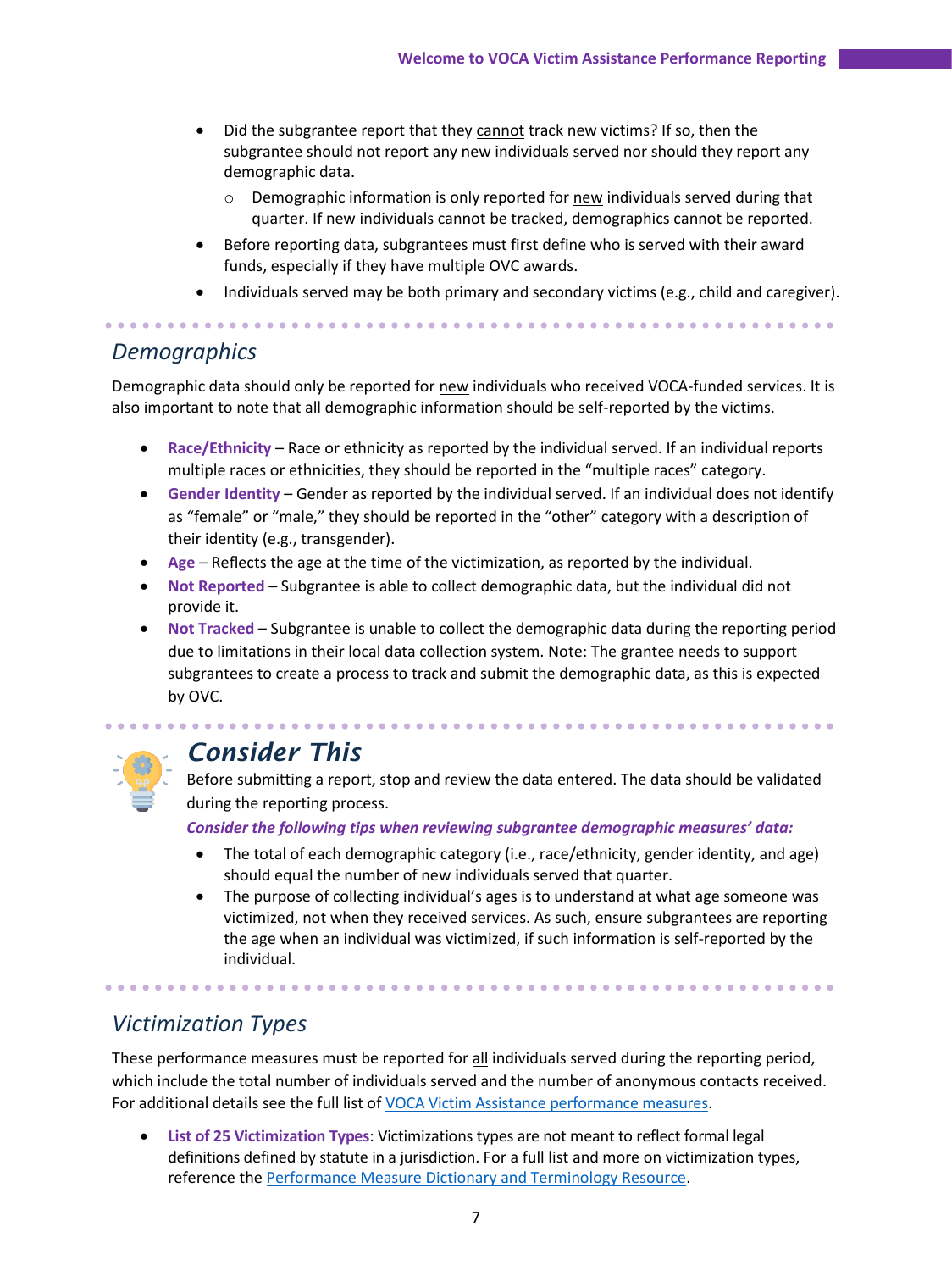- **Hate Crime: Racial/Religious/Gender/Sexual Orientation/Other**: If a number greater than zero (0) is tracked, a written explanation must be provided.
- **Other**: If a number greater than zero (0) is reported, a written explanation must be provided.
- **Multiple Victimizations**: This is the number of individuals who presented with more than one type of victimization.
- **Special Classifications of Individuals**: Number of individuals who self-report in one of eight categories. If an individual reports an "other" classification, provide a written explanation.
- **Individuals Receiving Assistance with Victim Compensation Application**: Report the number of individuals who received help completing a victim compensation application. Simply providing an individual with an application does not qualify as assistance and should not be reported here.

### *Consider This*

Before submitting a report, stop and review the data entered. The data should be validated during the reporting process.

#### *Consider the following tips when reviewing subgrantee victimization measures' data:*

- The total number of victimization types reported should be greater than or equal to the sum of total individuals served and anonymous contacts received during the quarter.
- Be mindful of the use of "other" as a victimization type. Check th[e Performance](https://ovc.ojp.gov/sites/g/files/xyckuh226/files/media/document/ovc-performance-measure-dictionary-terminology-resource-winter-2020.pdf)  [Measure Dictionary and Terminology Resource](https://ovc.ojp.gov/sites/g/files/xyckuh226/files/media/document/ovc-performance-measure-dictionary-terminology-resource-winter-2020.pdf) to see if data reported as "other" should be reported in an existing victimization category.
- Per VOCA legislation, victimization types apply only to individuals served, not entities such as a store or business.
- Does the number of individuals reported as presenting with more than one victimization type make sense based on the total number of individuals served during the quarter (i.e., the number of individuals with multiple victimizations should be no greater than the total number of individuals served).
- Read the narrative explanation for a number greater than zero (0) under hate crimes or "other" victimization types. Is the explanation reasonable based on the VOCA award goals, objectives, and parameters?

## *Direct Services*

This section of the report focuses on the number of individuals who received services by category and the number of times each service was provided during the reporting period. Report only on the direct service categories that they provided during the reporting period. The categories are:

- **A. Information and Referral Services Category**
- **B. Personal Advocacy/Accompaniment Category**
- **C. Emotional Support/Safety Services Category**
- **D. Shelter/Housing Services Category**
- **E. Criminal/Civil Justice System Assistance Category**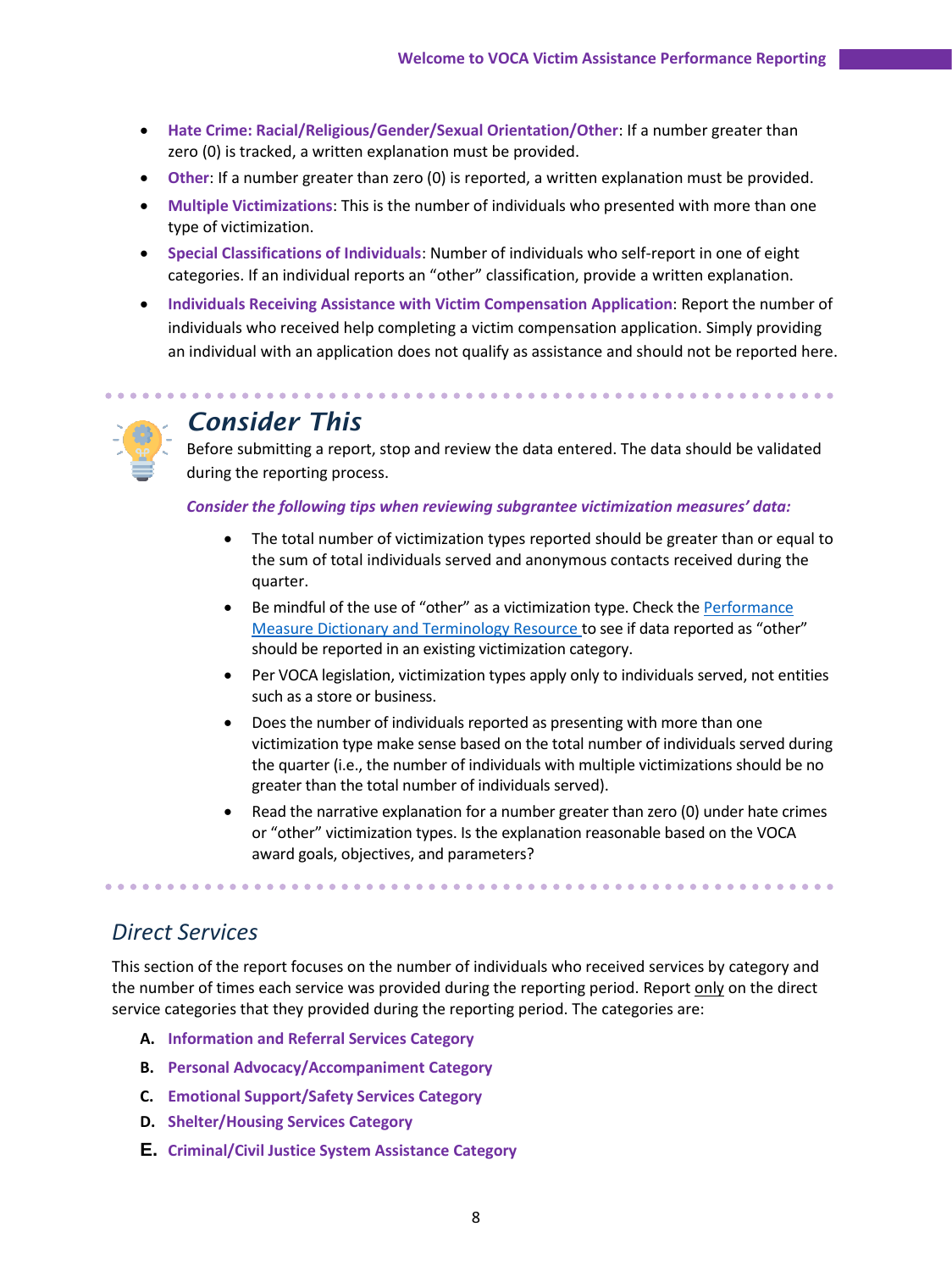

# *Consider This*

Before submitting a report, stop and review the data entered. The data should be validated during the reporting process.

*Consider the following tips when reviewing subgrantee direct services measures' data:*

- Always feel free to contact the OVC PMT Helpdesk and training and technical assistance (TTA) specialists to talk through the best guidance for reporting the types of services provided.
- To determine the total number of individuals who received VOCA-funded services during the quarter, sum the total number of individuals served (question 1) and the number of anonymous contacts received (question 2). Each one of those individuals should have received at least one service. Therefore, the total number of services provided during the reporting period should be greater than or equal to the total overall number of individuals served. For example:



• In this example, 12 individuals received services in a single category (i.e., information and referrals **or** emotional support/safety) and four individuals received services in two categories (i.e., information and referrals **and** emotional support/safety).

#### **Personal Advocacy/Accompaniment Category**

• Law Enforcement Interview Advocacy/Accompaniment is listed in two categories, Personal Advocacy/Accompaniment and Criminal/Civil Justice System Assistance. This allows organizations that provide only one service or the other the opportunity to report on this specific service. If an organization provides both categories of service, it should report on Law Enforcement Interview Advocacy/Accompaniment only once, in whichever category they believe best applies to the situation.

#### **Emotional Support/Safety Services Category**

- For services provided in group settings (e.g., support groups, group therapy), each service provided to the group should be reported as "1" service. For example—
	- $\circ$  If one support group was conducted with ten individuals, that should be reported as "10" for number of individuals who received emotional support/safety services and "1" for the number of times the support group was provided. If a subgrantee conducted five support groups, it should be reported as "5" for the number of times that the support group was provided.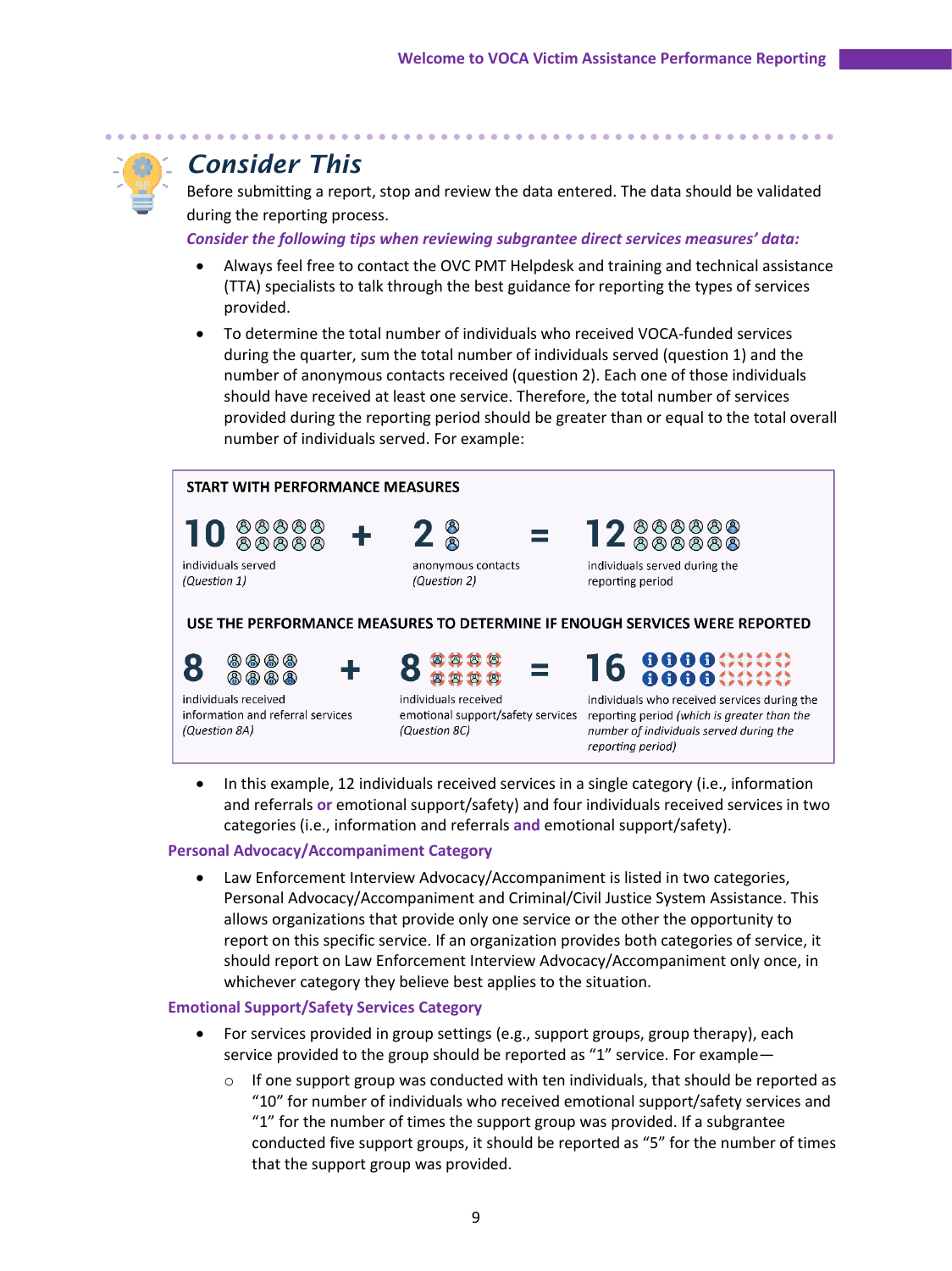#### **Shelter/Housing Services Category**

- The number of times that shelter or housing services were provided should be determined using the number of nights that an individual received services. For example—
	- $\circ$  If one individual received 14 nights of emergency housing, that should be reported as "1" for the number of individuals who received shelter/housing services and "14" for the number of times that emergency shelter or safe house was provided.

# **More on Subgrantee Performance Management**

Earlier in this document, the necessity of performance measurement is explained along with associated roles and responsibilities, including when and where reports are due and who is responsible. This document also includes a summary of what to report and tips to consider when reporting data. All of these items should be considered by subgrantees and incorporated into their performance management plans. In turn, these plans are a key resource for grantees during monitoring or desk reviews.

### *Performance Management*



VOCA Victim Assistance grantees and subgrantees work together every day to support victims in their communities in extraordinary ways. The SAR and performance measure reports focus on activities and outputs using performance measures assigned by OVC, which lends itself to performance management.

Performance management is the systematic use of strategic planning, goals, performance indicators, evaluations, analysis, and data-driven reviews, and reporting to improve program results and ensure effective, efficient agency operations.

### *Collecting Data*



- **Speak with new subgrantees** about what data is needed quarterly and annually to work into a monitoring plan. What are the standard OVC validations? Does the state require additional validations?
- **Understand** how funds are distributed to inform OVC's decisions regarding their budget, strategic plan, and future funding.
- **Investigate** the subgrantee's data collection method or systems for information on clients or victims served. The data can come from client records, professional or practitioner expertise, or be self-reported by victims (e.g., intake surveys, exit interviews, follow-up communication using various methods [i.e., in-person, telephone, text message]). How a subgrantee collects data today informs what is reported tomorrow.

### *Tracking Data*



• **Create common language** based on subaward goals and objectives, then align those to performance measure definitions and document those processes. Consider working with subgrantees to choose the direct services expected to be reported on based on the award goals.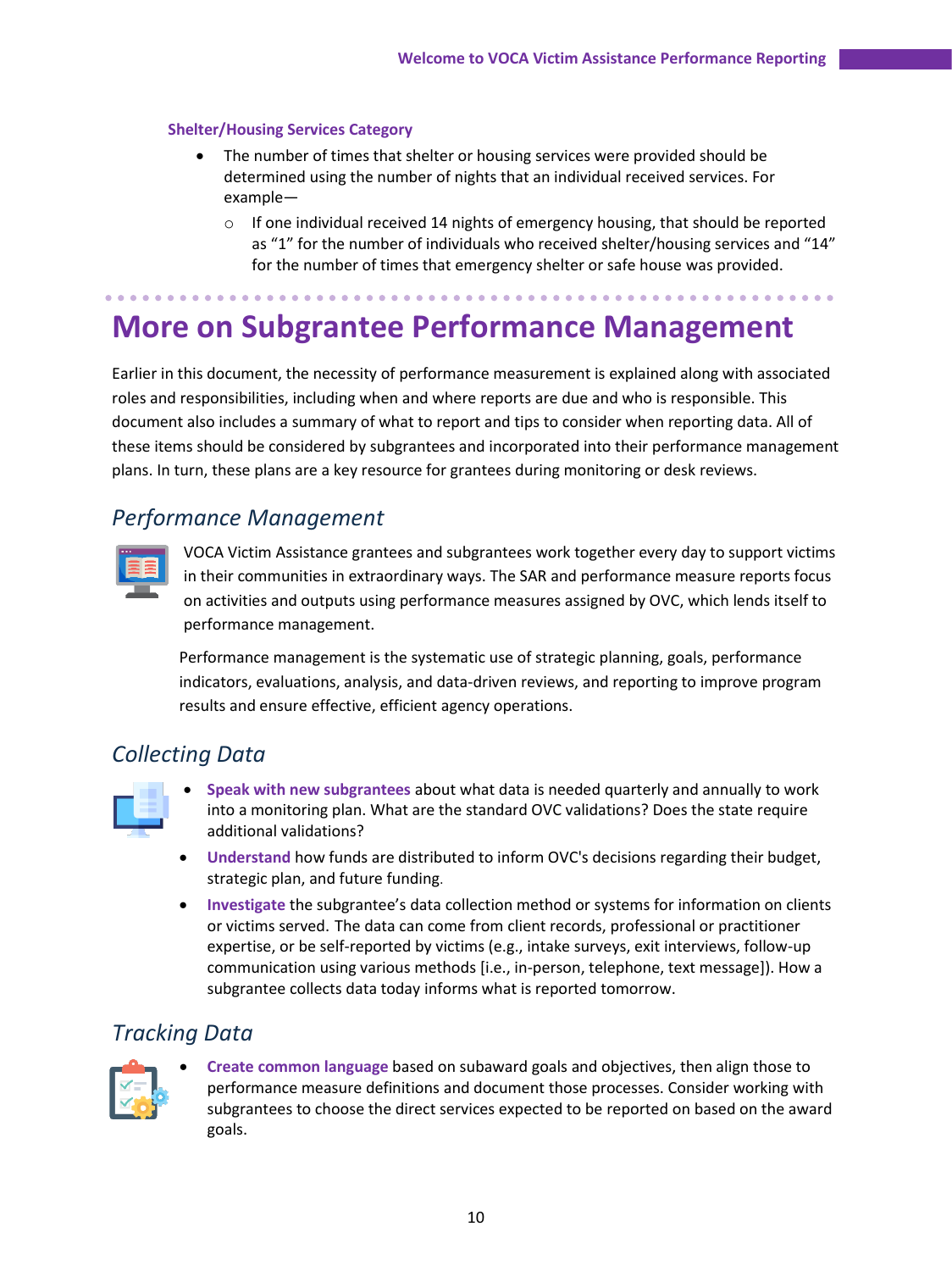- **Identify** individuals at each agency who will collect, track, and report performance measure data. Identifying these points of contact (POCs) will make data validations easier.
- **Track** areas of success and potential areas for improvement for each subgrantee to identify program needs (e.g., TTA needs, revisions to SAR or program design/ implementation, etc.). If the subgrantee had data that needed clarification last quarter, does that data appear to be accurate this quarter?

### *Reporting Time*

|                   | a sa ba |  |  |
|-------------------|---------|--|--|
| <b>CONTRACTOR</b> |         |  |  |
|                   |         |  |  |

- **Gain or provide system access and knowledge of reporting platforms**. Set up the main POC in the SAR Part 1 and ensure they know how to create additional accounts. Provide subgrantees with the OVC PMT Helpdesk information to assist with system access, navigation, and performance reporting.
- **Know due dates**. Plan for reporting periods to ensure compliance with OVC's reporting expectations and to keep from falling behind on reporting as data must be entered sequentially (i.e., Q1 data must be entered before Q2 data can be entered).

### *Checking Data*



**Clarify** and **update** data in response to any questions from OVC data analysts during quarterly validations. The OVC Performance Management Team thoroughly analyzes the reported data by checking for general reasonableness, errors, or stated issues every quarter. After compiling their findings, the OVC PMT Helpdesk contacts affected grantees with the findings requiring clarification of subgrantee data. The grantees are then expected to contact the applicable subgrantees with questions or to request corrections to the quarterly report.

- **Check on subgrantee data collection systems**. Consider a subgrantee's data collection activity as part of your standard monitoring.
- **Talk to your team** about how the SAR and subgrantee performance measure reports are used for analysis of outcomes.

# **Performance Management Resources**

### *[Printable Resources](https://ovc.ojp.gov/funding/performance-measures/technical-assistance)*



- [Performance Measure Dictionary and Terminology Resource](https://ovc.ojp.gov/sites/g/files/xyckuh226/files/media/document/ovc-performance-measure-dictionary-terminology-resource-winter-2020.pdf) This resource defines terms that are often used across OVC performance measures such as (but not limited to) demographics, victimization types, and victim services.
- [Center for Victim Research PMT Data Tracking Tool with Automated Charts](https://victimresearch.org/tools-training/collecting-data/) Data collection and visualization tool for VOCA Victim Assistance performance measures.
- Victim Assistance [Subgrantee Data Tracking Template \(Excel\)](https://ovc.ojp.gov/sites/g/files/xyckuh226/files/media/document/assistance-subgrantee-data-template-2017.xlsx) This spreadsheet is a data collection tool for gathering individual-level data for the victim services question bank.
- [Victim Assistance Prorating Strategies for Subgrantees](https://ovc.ojp.gov/sites/g/files/xyckuh226/files/media/document/ovc-victim-assistance-prorating-strategies-for-subgrantees-winter-2020.pdf) This resource highlights situations when subgrantee data might need to be prorated and offers three options for how to prorate subgrantee data before it is submitted into the PMT.